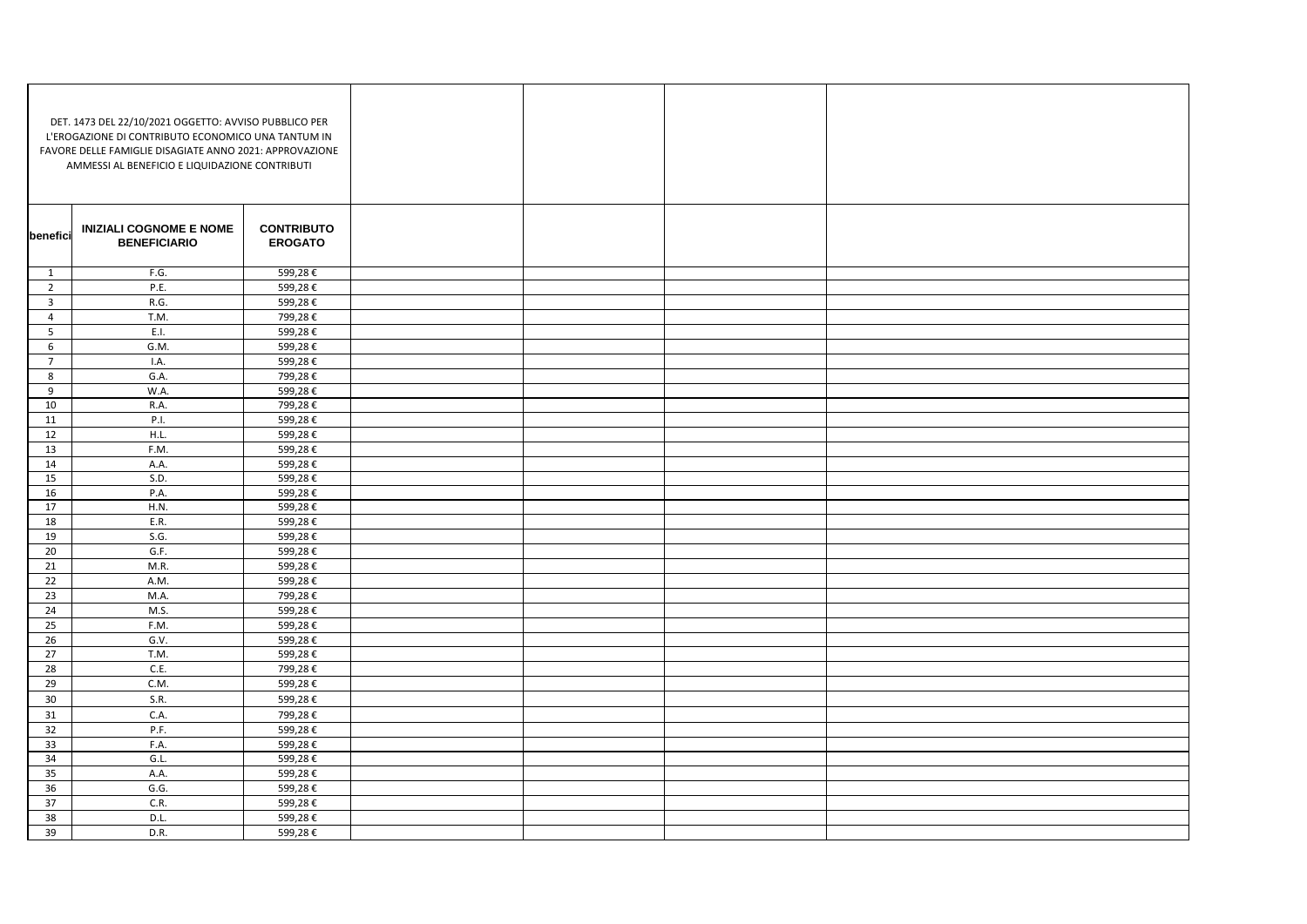| 40     | C.R.        | 599,28€ |  |  |
|--------|-------------|---------|--|--|
| 41     | CL          | 599,28€ |  |  |
| 42     | T.A.        | 599,28€ |  |  |
| 43     | M.A.        | 599,28€ |  |  |
| 44     | <b>B.A.</b> | 599,28€ |  |  |
| 45     | E.A.        | 599,28€ |  |  |
| 46     | C.C.        | 599,28€ |  |  |
| 47     | F.D.        | 599,28€ |  |  |
| 48     | M.M.        | 799,28€ |  |  |
| 49     | T.G.        | 599,28€ |  |  |
| 50     | S.G.        | 599,28€ |  |  |
| 51     | M.A.        | 599,28€ |  |  |
| 52     | M.M.        | 599,28€ |  |  |
| 53     | A.C.        | 599,28€ |  |  |
| 54     | I.G.        | 599,28€ |  |  |
| 55     | F.A.        | 599,28€ |  |  |
| 56     | I.A.        | 599,28€ |  |  |
| 57     | K.O.        | 599,28€ |  |  |
| 58     | R.O.        | 599,28€ |  |  |
| 59     | C.M.        | 599,28€ |  |  |
| 60     | E.R.        | 799,28€ |  |  |
| 61     | V.P.        | 599,28€ |  |  |
| 62     | M.M.        | 599,28€ |  |  |
| 63     | M.A.        | 599,28€ |  |  |
| 64     | C.S.        | 599,28€ |  |  |
| 65     | Z.O.        | 599,28€ |  |  |
| 66     | M.A.        | 599,28€ |  |  |
| 67     | F.S.        | 599,28€ |  |  |
| 68     | M.A.        | 599,28€ |  |  |
| 69     | D.L.        | 599,28€ |  |  |
| 70     | P.O.        | 799,28€ |  |  |
| 71     | G.G.        | 599,28€ |  |  |
| 72     | G.V.        | 599,28€ |  |  |
| $73\,$ | R.P.        | 599,28€ |  |  |
| 74     | G.B.        | 599,28€ |  |  |
| $75\,$ | D.C.        | 599,28€ |  |  |
| 76     | S.M.        | 599,28€ |  |  |
| 77     | D.F.        | 599,28€ |  |  |
| 78     | E.L.        | 599,28€ |  |  |
| 79     | V.M.        | 599,28€ |  |  |
| $80\,$ | D.A.        | 599,28€ |  |  |
| 81     | G.C.        | 599,28€ |  |  |
| 82     | CL.         | 799,28€ |  |  |
| 83     | L.A.        | 799,28€ |  |  |
| 84     | E.F.        | 599,28€ |  |  |
| 85     | E.C.        | 599,28€ |  |  |
| 86     | M.A.        | 799,28€ |  |  |
| 87     | I.R.        | 599,28€ |  |  |
| 88     | D.C.        | 599,28€ |  |  |
| 89     | S.C.        | 599,28€ |  |  |
| 90     | L.S.        | 599,28€ |  |  |
|        |             |         |  |  |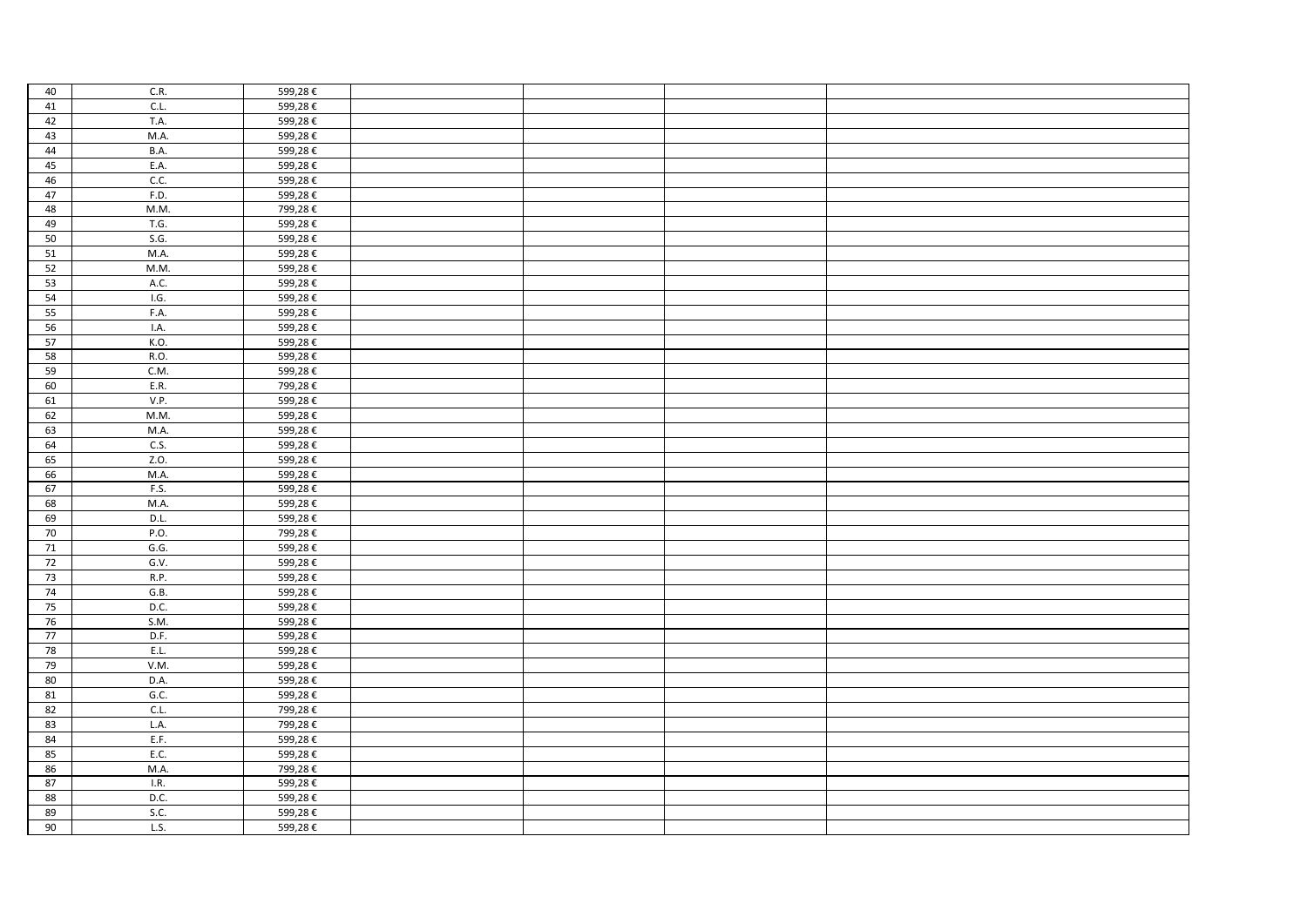| 91               | M.L. | 599,28€ |  |  |
|------------------|------|---------|--|--|
| 92               | P.M. | 599,28€ |  |  |
| 93               | D.C. | 599,28€ |  |  |
| 94               | B.M. | 599,28€ |  |  |
| 95               | S.G. | 599,28€ |  |  |
| 96               | D.M. | 599,28€ |  |  |
| 97               | C.F. | 799,28€ |  |  |
| 98               | E.A. | 599,28€ |  |  |
| 99               | D.A. | 599,28€ |  |  |
| 100              | E.E. | 599,28€ |  |  |
| 101              | G.L. | 599,28€ |  |  |
| 102              | C.M. | 799,28€ |  |  |
| 103              | C.V. | 599,28€ |  |  |
| 104              | D.G. | 599,28€ |  |  |
| 105              | T.D. | 599,28€ |  |  |
| 106              | C.A. | 599,28€ |  |  |
| 107              | D.G. | 599,28€ |  |  |
| 108              | C.C. | 599,28€ |  |  |
| 109              | D.M. | 799,28€ |  |  |
| 110              | L.S. | 599,28€ |  |  |
| 111              | C.A. | 599,28€ |  |  |
| 112              | C.A. | 599,28€ |  |  |
| 113              | G.A. | 599,28€ |  |  |
| 114              | I.D. | 599,28€ |  |  |
| 115              | E.C. | 599,28€ |  |  |
| 116              | F.A. | 599,28€ |  |  |
| 117              | C.A. | 599,28€ |  |  |
| 118              | V.M. | 599,28€ |  |  |
| 119              | S.M. | 599,28€ |  |  |
| 120              | F.G. | 599,28€ |  |  |
| $\overline{121}$ | A.A. | 799,28€ |  |  |
| 122              | M.M. | 599,28€ |  |  |
| 123              | G.M. | 599,28€ |  |  |
| 124              | A.V. | 599,28€ |  |  |
| 125              | D.A. | 599,28€ |  |  |
| 126              | A.P. | 599,28€ |  |  |
| 127              | G.P. | 599,28€ |  |  |
| 128              | F.T. | 599,28€ |  |  |
| 129              | P.M. | 599,28€ |  |  |
| 130              | C.V. | 599,28€ |  |  |
| 131              | E.G. | 799,28€ |  |  |
| 132              | C.A. | 599,28€ |  |  |
| 133              | D.M. | 599,28€ |  |  |
| 134              | E.A. | 599,28€ |  |  |
| 135              | M.M. | 799,28€ |  |  |
| 136              | P.A. | 599,28€ |  |  |
| 137              | C.G. | 599,28€ |  |  |
| 138              | S.I. | 799,28€ |  |  |
| 139              | D.P. | 599,28€ |  |  |
| 140              | E.A. | 799,28€ |  |  |
| 141              | D.F. | 599,28€ |  |  |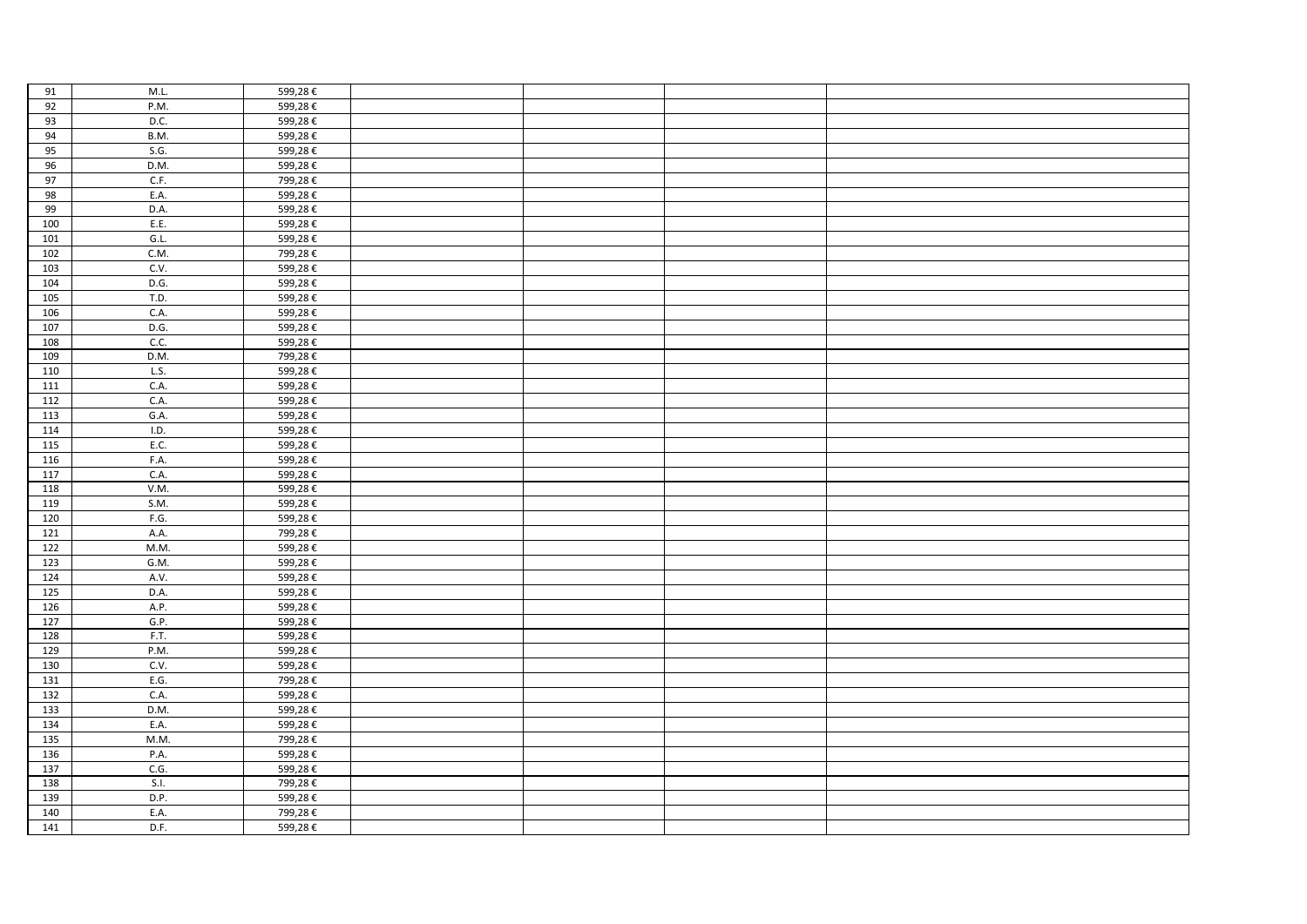| 142 | T.D. | 599,28€ |  |  |
|-----|------|---------|--|--|
| 143 | C.M. | 599,28€ |  |  |
| 144 | A.F. | 599,28€ |  |  |
| 145 | P.C. | 599,28€ |  |  |
| 146 | M.S. | 599,28€ |  |  |
| 147 | P.M. | 599,28€ |  |  |
| 148 | R.A. | 599,28€ |  |  |
| 149 | F.L. | 599,28€ |  |  |
| 150 | P.C. | 599,28€ |  |  |
| 151 | M.C. | 599,28€ |  |  |
| 152 | G.R. | 599,28€ |  |  |
| 153 | M.R. | 599,28€ |  |  |
| 154 | H.A. | 599,28€ |  |  |
| 155 | S.L. | 599,28€ |  |  |
| 156 | A.M. | 599,28€ |  |  |
| 157 | V.M. | 599,28€ |  |  |
| 158 | N.P. | 599,28€ |  |  |
| 159 | C.V. | 599,28€ |  |  |
| 160 | S.R. | 799,28€ |  |  |
| 161 | M.A. | 599,28€ |  |  |
| 162 | E.C. | 599,28€ |  |  |
| 163 | E.G. | 599,28€ |  |  |
| 164 | P.G. | 599,28€ |  |  |
| 165 | GM.  | 599,28€ |  |  |
| 166 | V.S. | 599,28€ |  |  |
| 167 | R.L. | 599,28€ |  |  |
| 168 | D.M. | 799,28€ |  |  |
| 169 | A.A. | 599,28€ |  |  |
| 170 | S.A. | 599,28€ |  |  |
| 171 | D.G. | 599,28€ |  |  |
| 172 | D.P. | 599,28€ |  |  |
| 173 | V.R. | 799,28€ |  |  |
| 174 | K.O. | 599,28€ |  |  |
| 175 | D.G. | 599,28€ |  |  |
| 176 | D.G. | 599,28€ |  |  |
| 177 | D.M. | 599,28€ |  |  |
| 178 | D.A. | 599,28€ |  |  |
| 179 | C.A. | 599,28€ |  |  |
| 180 | F.T. | 599,28€ |  |  |
| 181 | V.N. | 599,28€ |  |  |
| 182 | S.M. | 599,28€ |  |  |
| 183 | F.R. | 799,28€ |  |  |
| 184 | A.M. | 599,28€ |  |  |
| 185 | C.L. | 599,28€ |  |  |
| 186 | C.F. | 599,28€ |  |  |
| 187 | R.M. | 599,28€ |  |  |
| 188 | D.E. | 599,28€ |  |  |
| 189 | D.F. | 599,28€ |  |  |
| 190 | D.I. | 599,28€ |  |  |
| 191 | T.A. | 599,28€ |  |  |
| 192 | D.L. | 599,28€ |  |  |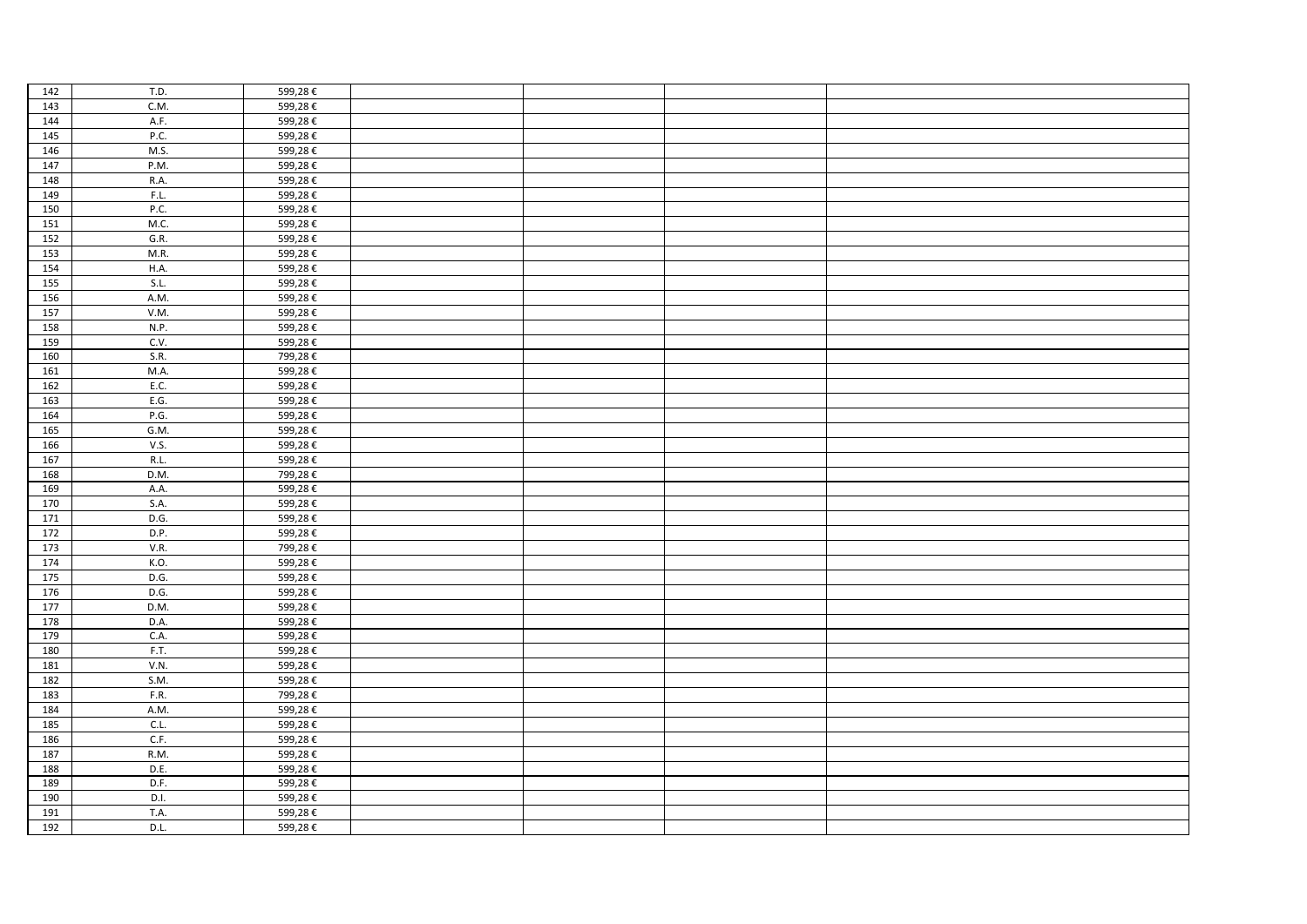| 193 | A.M.        | 599,28€ |  |  |
|-----|-------------|---------|--|--|
| 194 | 0.G.        | 599,28€ |  |  |
| 195 | M.A.        | 599,28€ |  |  |
| 196 | V.I.        | 599,28€ |  |  |
| 197 | A.M.        | 599,28€ |  |  |
| 198 | G.M.        | 599,28€ |  |  |
| 199 | S.R.        | 599,28€ |  |  |
| 200 | <b>B.G.</b> | 599,28€ |  |  |
| 201 | S.M.        | 599,28€ |  |  |
| 202 | C.N.        | 799,28€ |  |  |
| 203 | D.C.        | 799,28€ |  |  |
| 204 | M.A.        | 599,28€ |  |  |
| 205 | A.R.        | 599,28€ |  |  |
| 206 | E.A.        | 599,28€ |  |  |
| 207 | M.A.        | 599,28€ |  |  |
| 208 | T.G.        | 599,28€ |  |  |
| 209 | S.L.        | 599,28€ |  |  |
| 210 | M.R.        | 599,28€ |  |  |
| 211 | G.D.        | 599,28€ |  |  |
| 212 | E.V.        | 599,28€ |  |  |
| 213 | L.N.        | 599,28€ |  |  |
| 214 | A.A.        | 599,28€ |  |  |
|     |             |         |  |  |
| 215 | C.S.        | 599,28€ |  |  |
| 216 | C.A.        | 599,28€ |  |  |
| 217 | G.C.        | 599,28€ |  |  |
| 218 | C.M.        | 799,28€ |  |  |
| 219 | G.I.        | 799,28€ |  |  |
| 220 | P.M.        | 599,28€ |  |  |
| 221 | C.R.        | 599,28€ |  |  |
| 222 | A.S.        | 599,28€ |  |  |
| 223 | D.V.        | 599,28€ |  |  |
| 224 | P.V.        | 599,28€ |  |  |
| 225 | D.A.        | 599,28€ |  |  |
| 226 | G.A.        | 599,28€ |  |  |
| 227 | E.C.        | 799,28€ |  |  |
| 228 | P.A.        | 599,28€ |  |  |
| 229 | A.R.        | 599,28€ |  |  |
| 230 | A.A.        | 599,28€ |  |  |
| 231 | C.A.        | 799,28€ |  |  |
| 232 | S.I.        | 799,28€ |  |  |
| 233 | P.R.        | 599,28€ |  |  |
| 234 | N.A.        | 599,28€ |  |  |
| 235 | A.V.        | 599,28€ |  |  |
| 236 | S.S.        | 599,28€ |  |  |
| 237 | L.A.        | 599,28€ |  |  |
| 238 | T.M.        | 599,28€ |  |  |
| 239 | T.R.        | 599,28€ |  |  |
| 240 | R.G.        | 599,28€ |  |  |
| 241 | S.R.        | 599,28€ |  |  |
| 242 | A.R.        | 599,28€ |  |  |
| 243 | R.M.        | 599,28€ |  |  |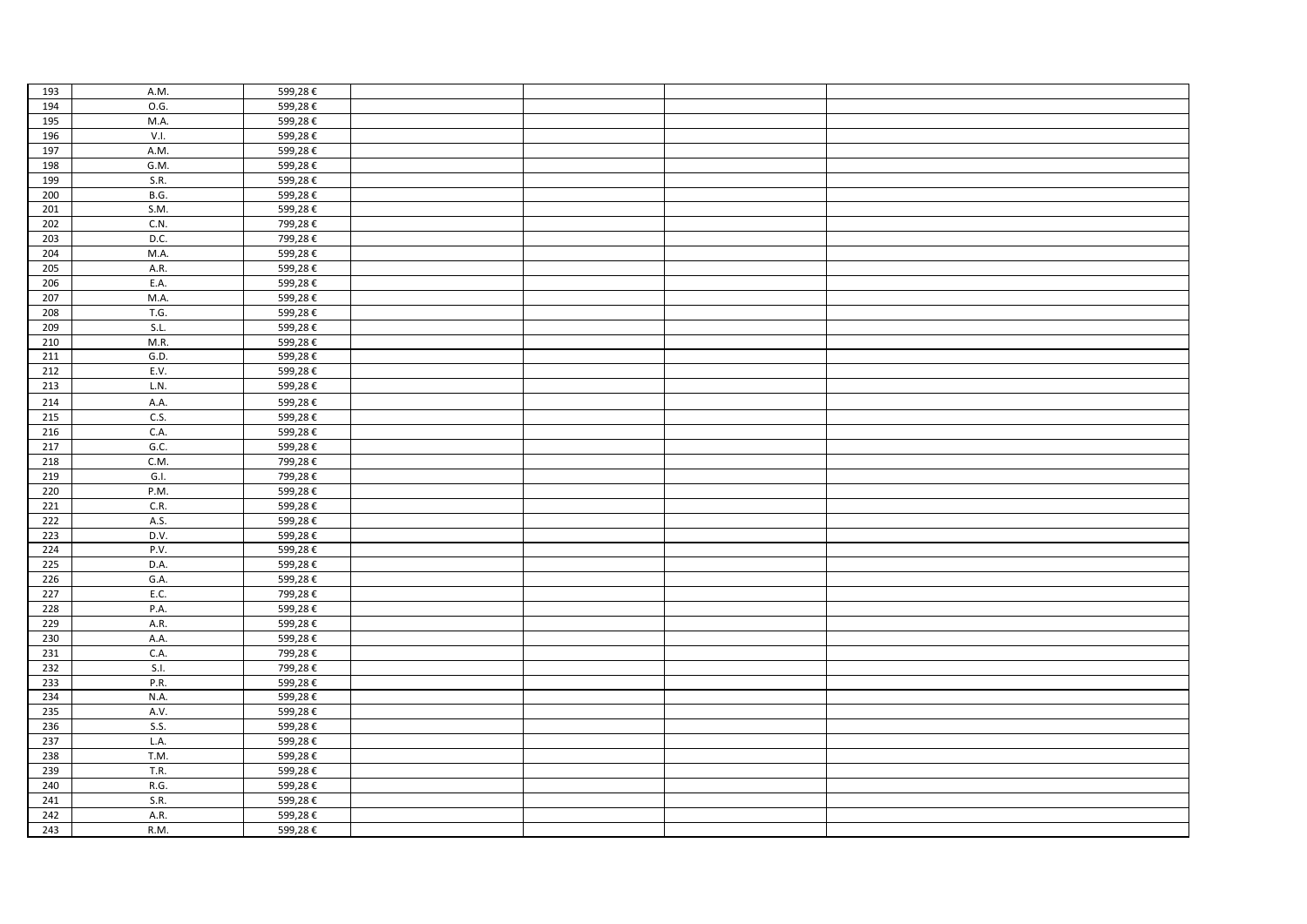| 244 | B.M.        | 599,28€ |  |  |
|-----|-------------|---------|--|--|
| 245 | P.F.        | 599,28€ |  |  |
| 246 | D.A.        | 599,28€ |  |  |
| 247 | <b>B.A.</b> | 599,28€ |  |  |
| 248 | T.R.        | 599,28€ |  |  |
| 249 | S.F.        | 599,28€ |  |  |
| 250 | V.F.        | 599,28€ |  |  |
| 251 | M.A.        | 599,28€ |  |  |
| 252 | F.M.        | 599,28€ |  |  |
| 253 | D.R.        | 799,28€ |  |  |
| 254 | D.A.        | 599,28€ |  |  |
| 255 | C.A.        | 599,28€ |  |  |
| 256 | F.G.        | 599,28€ |  |  |
| 257 | F.A.        | 599,28€ |  |  |
| 258 | D.R.        | 599,28€ |  |  |
| 259 | F.G.        | 599,28€ |  |  |
| 260 | D.K.        | 599,28€ |  |  |
| 261 | <b>B.R.</b> | 799,28€ |  |  |
| 262 | B.E.        | 599,28€ |  |  |
| 263 | D.A.        | 799,28€ |  |  |
| 264 | E.G.        | 599,28€ |  |  |
| 265 | G.A.        | 599,28€ |  |  |
| 266 | D.S.        | 599,28€ |  |  |
| 267 | <b>R.T.</b> | 599,28€ |  |  |
| 268 | G.M.        | 599,28€ |  |  |
| 269 | E.G.        | 599,28€ |  |  |
| 270 | F.G.        | 799,28€ |  |  |
| 271 | D.G.        | 599,28€ |  |  |
| 272 | A.P.        | 599,28€ |  |  |
| 273 | F.G.        | 599,28€ |  |  |
| 274 | K.N.        | 599,28€ |  |  |
| 275 | G.G.        | 599,28€ |  |  |
| 276 | C.A.        | 599,28€ |  |  |
| 277 | A.C.        | 599,28€ |  |  |
| 278 | F.R.        | 799,28€ |  |  |
| 279 | C.A.        | 599,28€ |  |  |
| 280 | S.A.        | 599,28€ |  |  |
| 281 | D.V.        | 599,28€ |  |  |
| 282 | D.F.        | 599,28€ |  |  |
| 283 | A.M.        | 599,28€ |  |  |
| 284 | M.S.        | 599,28€ |  |  |
| 285 | A.A.        | 799,28€ |  |  |
| 286 | A.L.        | 599,28€ |  |  |
| 287 | S.G.        | 599,28€ |  |  |
| 288 | D.L.        | 599,28€ |  |  |
| 289 | B.V.        | 599,28€ |  |  |
| 290 | S.T.        | 599,28€ |  |  |
| 291 | E.C.        | 799,28€ |  |  |
| 292 | L.S.        | 599,28€ |  |  |
| 293 | A.G.        | 799,28€ |  |  |
| 294 | M.S.        | 599,28€ |  |  |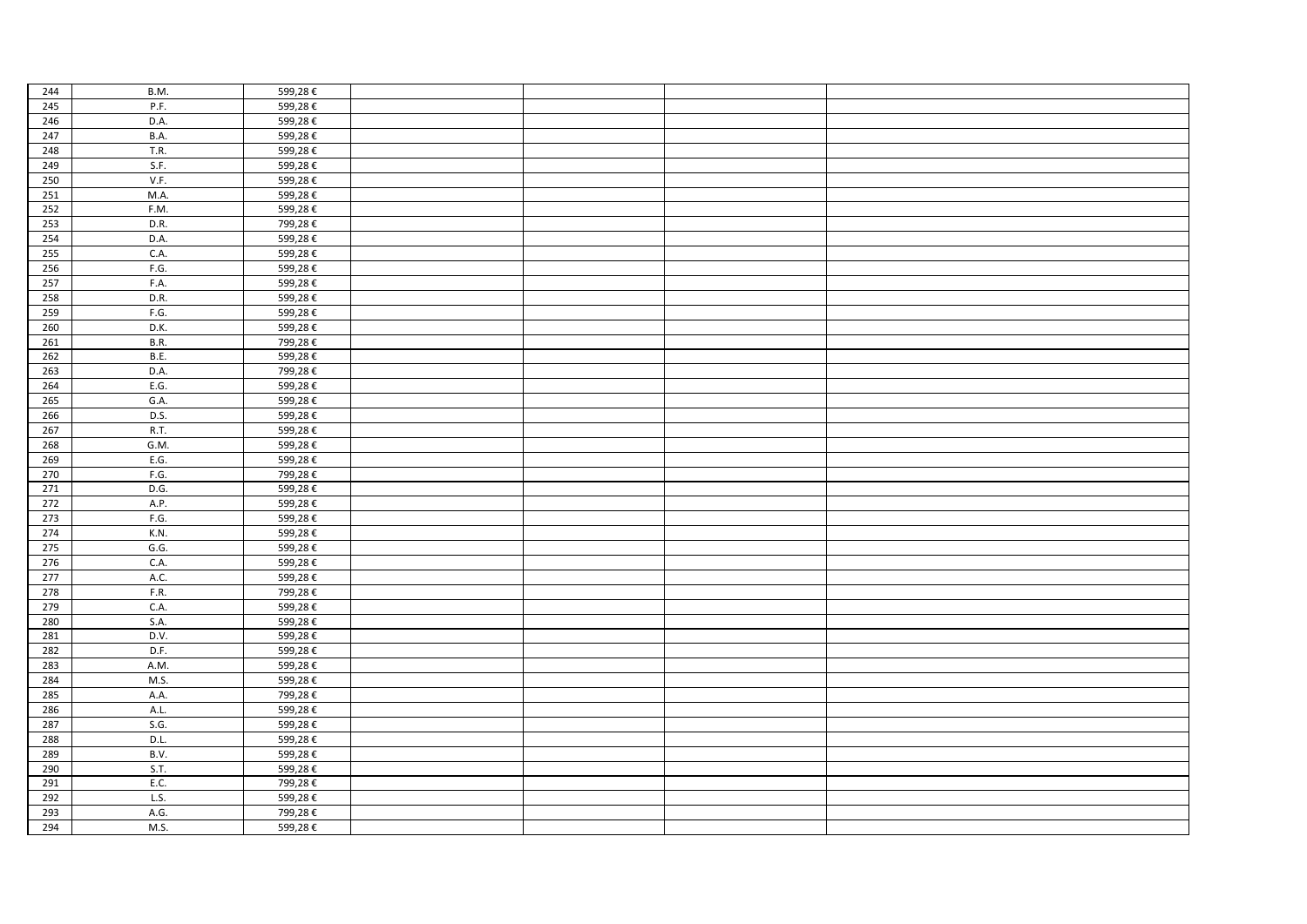| 295 | C.G.        | 599,28€ |  |  |
|-----|-------------|---------|--|--|
| 296 | M.M.        | 599,28€ |  |  |
| 297 | I.C.        | 599,28€ |  |  |
| 298 | E.A.        | 599,28€ |  |  |
| 299 | SL          | 599,28€ |  |  |
| 300 | D.I.        | 599,28€ |  |  |
| 301 | D.P.        | 599,28€ |  |  |
| 302 | <b>B.G.</b> | 599,28€ |  |  |
| 303 | S.M.        | 599,28€ |  |  |
| 304 | G.L.        | 599,28€ |  |  |
| 305 | M.T.        | 599,28€ |  |  |
| 306 | A.A.        | 599,28€ |  |  |
| 307 | G.G.        | 599,28€ |  |  |
| 308 | S.M.        | 599,28€ |  |  |
| 309 | I.D.        | 599,28€ |  |  |
| 310 | C.C.        | 599,28€ |  |  |
| 311 | C.V.        | 599,28€ |  |  |
| 312 | P.R.        | 599,28€ |  |  |
| 313 | V.A.        | 599,28€ |  |  |
| 314 | S.I.        | 599,28€ |  |  |
| 315 | R.S.        | 599,28€ |  |  |
| 316 | G.F.        | 599,28€ |  |  |
| 317 | D.A.        | 799,28€ |  |  |
| 318 | G.R.        | 599,28€ |  |  |
| 319 | R.J.        | 599,28€ |  |  |
| 320 | D.C.        | 599,28€ |  |  |
| 321 | R.M.        | 599,28€ |  |  |
| 322 | D.L.        | 599,28€ |  |  |
| 323 | D.N.        | 599,28€ |  |  |
| 324 | LE.         | 599,28€ |  |  |
| 325 | I.M.        | 599,28€ |  |  |
| 326 | E.L.        | 599,28€ |  |  |
| 327 | S.M.        | 599,28€ |  |  |
| 328 | F.P.        | 599,28€ |  |  |
| 329 | F.V.        | 599,28€ |  |  |
| 330 | LF.         | 599,28€ |  |  |
| 331 | D.V.        | 599,28€ |  |  |
| 332 | B.R.        | 599,28€ |  |  |
| 333 | M.A.        | 599,28€ |  |  |
| 334 | F.C.        | 599,28€ |  |  |
| 335 | M.E.        | 599,28€ |  |  |
| 336 | B.A.        | 599,28€ |  |  |
| 337 | G.R.        | 599,28€ |  |  |
| 338 | P.G.        | 599,28€ |  |  |
| 339 | L.A.        | 599,28€ |  |  |
| 340 | S.L.        | 799,28€ |  |  |
| 341 | T.A.        | 599,28€ |  |  |
| 342 | C.S.        | 599,28€ |  |  |
| 343 | D.C.        | 599,28€ |  |  |
| 344 | E.L.        | 599,28€ |  |  |
| 345 | S.A.        | 599,28€ |  |  |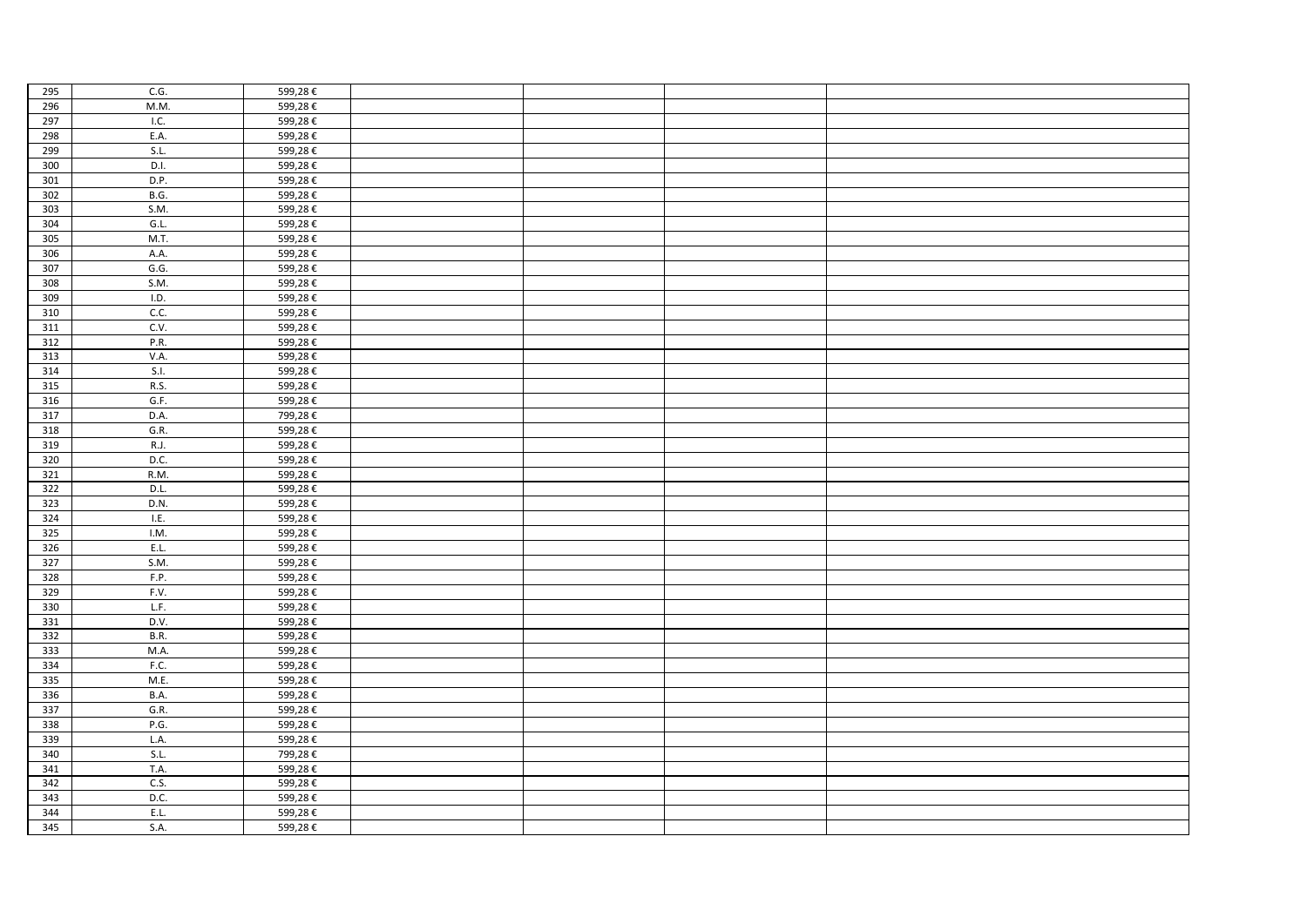| 346 | D.M. | 599,28€ |  |  |
|-----|------|---------|--|--|
| 347 | E.A. | 599,28€ |  |  |
| 348 | R.S. | 599,28€ |  |  |
| 349 | P.L. | 599,28€ |  |  |
| 350 | D.A. | 599,28€ |  |  |
| 351 | D.D. | 599,28€ |  |  |
| 352 | M.M. | 599,28€ |  |  |
| 353 | G.V. | 599,28€ |  |  |
| 354 | S.R. | 599,28€ |  |  |
| 355 | P.M. | 599,28€ |  |  |
| 356 | C.M. | 599,28€ |  |  |
| 357 | C.M. | 599,28€ |  |  |
| 358 | A.M. | 599,28€ |  |  |
| 359 | G.C. | 799,28€ |  |  |
| 360 | E.C. | 599,28€ |  |  |
| 361 | G.S. | 599,28€ |  |  |
| 362 | C.M. | 599,28€ |  |  |
| 363 | F.M. | 599,28€ |  |  |
| 364 | C.G. | 599,28€ |  |  |
| 365 | M.C. | 599,28€ |  |  |
| 366 | P.M. | 599,28€ |  |  |
| 367 | C.G. | 599,28€ |  |  |
| 368 | E.M. | 599,28€ |  |  |
| 369 | S.R. | 799,28€ |  |  |
| 370 | D.N. | 599,28€ |  |  |
| 371 | B.V. | 599,28€ |  |  |
| 372 | D.L. | 599,28€ |  |  |
| 373 | C.A. | 599,28€ |  |  |
| 374 | A.L. | 599,28€ |  |  |
| 375 | E.A. | 599,28€ |  |  |
| 376 | A.G. | 599,28€ |  |  |
| 377 | T.A. | 599,28€ |  |  |
| 378 | G.P. | 599,28€ |  |  |
| 379 | T.E. | 599,28€ |  |  |
| 380 | V.G. | 599,28€ |  |  |
| 381 | B.M. | 599,28€ |  |  |
| 382 | E.C. | 599,28€ |  |  |
| 383 | G.E. | 599,28€ |  |  |
| 384 | I.A. | 599,28€ |  |  |
| 385 | T.F. | 599,28€ |  |  |
| 386 | L.G. | 799,28€ |  |  |
| 387 | S.M. | 599,28€ |  |  |
| 388 | F.T. | 599,28€ |  |  |
| 389 | A.I. | 599,28€ |  |  |
| 390 | M.L. | 599,28€ |  |  |
| 391 | P.C. | 599,28€ |  |  |
| 392 | C.L. | 599,28€ |  |  |
| 393 | A.P. | 599,28€ |  |  |
| 394 | C.C. | 599,28€ |  |  |
| 395 | C.M. | 599,28€ |  |  |
| 396 | G.G. | 599,28€ |  |  |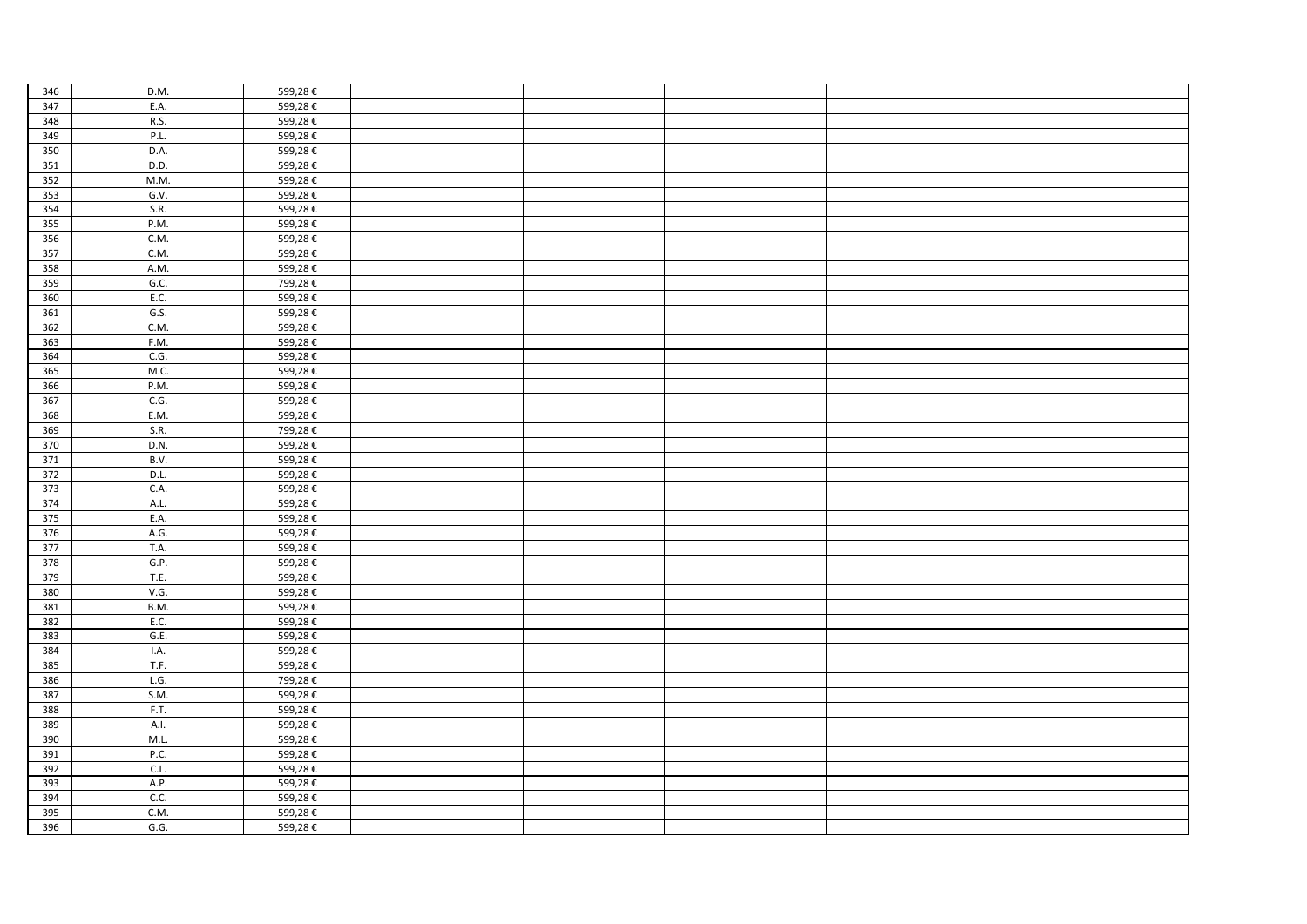| 397 | F.V.               | 799,28€ |  |  |
|-----|--------------------|---------|--|--|
| 398 | G.G.               | 599,28€ |  |  |
| 399 | E.C.               | 599,28€ |  |  |
| 400 | I.N.               | 599,28€ |  |  |
| 401 | G.M.               | 599,28€ |  |  |
| 402 | G.I.               | 599,28€ |  |  |
| 403 | F.A.               | 599,28€ |  |  |
| 404 | M.G.               | 799,28€ |  |  |
| 405 | S.R.               | 599,28€ |  |  |
| 406 | R.R.               | 799,28€ |  |  |
| 407 | P.P.               | 599,28€ |  |  |
| 408 | C.R.               | 599,28€ |  |  |
| 409 | D.S.               | 599,28€ |  |  |
| 410 | $\overline{1.5}$ . | 599,28€ |  |  |
| 411 | D.E.               | 599,28€ |  |  |
| 412 | T.A.               | 599,28€ |  |  |
| 413 | T.S.               | 599,28€ |  |  |
| 414 | D.A.               | 599,28€ |  |  |
| 415 | F.C.               | 599,28€ |  |  |
| 416 | E.M.               | 599,28€ |  |  |
| 417 | C.M.               | 599,28€ |  |  |
| 418 | T.M.               | 599,28€ |  |  |
| 419 | S.D.               | 799,28€ |  |  |
| 420 | C.I.               | 599,28€ |  |  |
| 421 | S.G.               | 599,28€ |  |  |
| 422 | P.V.               | 599,28€ |  |  |
| 423 | G.M.               | 799,28€ |  |  |
| 424 | S.L.               | 799,28€ |  |  |
| 425 | D.C.               | 599,28€ |  |  |
| 426 | R.F.               | 599,28€ |  |  |
| 427 | 0.G.               | 599,28€ |  |  |
| 428 | G.G.               | 799,28€ |  |  |
| 429 | G.A.               | 599,28€ |  |  |
| 430 | S.M.               | 599,28€ |  |  |
| 431 | E.C.               | 799,28€ |  |  |
| 432 | E.E.               | 799,28€ |  |  |
| 433 | M.M.               | 599,28€ |  |  |
| 434 | R.C.               | 599,28€ |  |  |
| 435 | C.A.               | 599,28€ |  |  |
| 436 | F.F.               | 599,28€ |  |  |
| 437 | D.M.               | 799,28€ |  |  |
| 438 | S.I.               | 599,28€ |  |  |
| 439 | M.E.               | 599,28€ |  |  |
| 440 | V.G.               | 599,28€ |  |  |
| 441 | S.R.               | 599,28€ |  |  |
| 442 | D.A.               | 599,28€ |  |  |
| 443 | T.A.               | 599,28€ |  |  |
| 444 | P.M.               | 599,28€ |  |  |
| 445 | I.A.               | 599,28€ |  |  |
| 446 | E.F.               | 599,28€ |  |  |
| 447 | P.T.               | 599,28€ |  |  |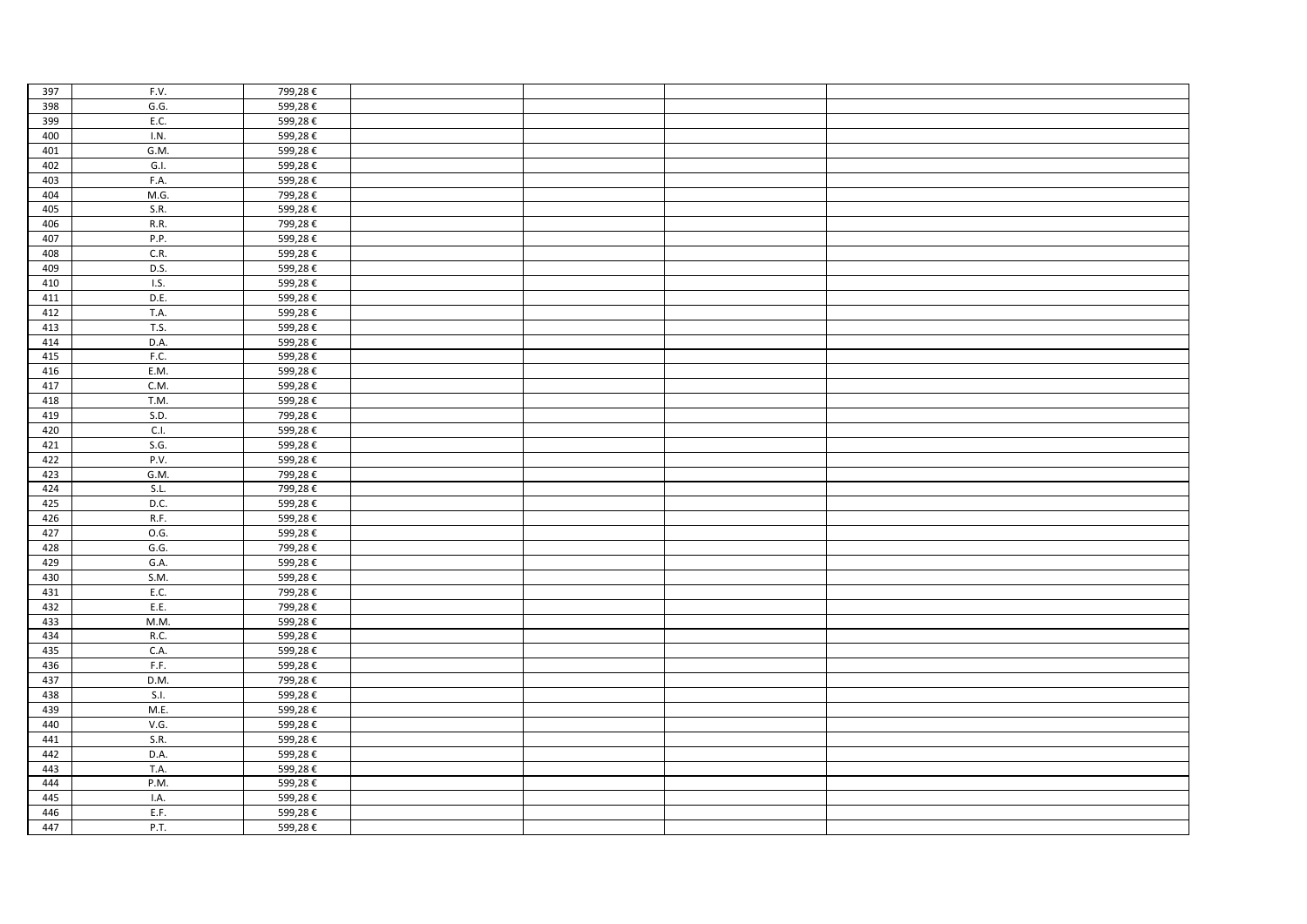| 448 | D.L. | 599,28€ |  |  |
|-----|------|---------|--|--|
| 449 | C.E. | 599,28€ |  |  |
| 450 | S.A. | 599,28€ |  |  |
| 451 | G.G. | 599,28€ |  |  |
| 452 | S.G. | 799,28€ |  |  |
| 453 | E.F. | 799,28€ |  |  |
| 454 | E.M. | 599,28€ |  |  |
| 455 | E.C. | 599,28€ |  |  |
| 456 | E.P. | 599,28€ |  |  |
| 457 | S.A. | 599,28€ |  |  |
| 458 | T.A. | 599,28€ |  |  |
| 459 | F.L. | 799,28€ |  |  |
| 460 | P.F. | 599,28€ |  |  |
| 461 | S.A. | 599,28€ |  |  |
| 462 | C.T. | 599,28€ |  |  |
| 463 | E.P. | 599,28€ |  |  |
| 464 | S.D. | 599,28€ |  |  |
| 465 | D.A. | 599,28€ |  |  |
| 466 | P.R. | 799,28€ |  |  |
| 467 | M.B. | 599,28€ |  |  |
| 468 | M.A. | 599,28€ |  |  |
| 469 | P.S. | 799,28€ |  |  |
| 470 | P.C. | 599,28€ |  |  |
| 471 | V.R. | 799,28€ |  |  |
| 472 | I.M. | 599,28€ |  |  |
| 473 | L.V. | 599,28€ |  |  |
| 474 | M.L. | 599,28€ |  |  |
| 475 | G.R. | 599,28€ |  |  |
| 476 | A.N. | 599,28€ |  |  |
| 477 | D.A. | 799,28€ |  |  |
| 478 | L.N. | 599,28€ |  |  |
| 479 | M.A. | 599,28€ |  |  |
| 480 | M.P. | 599,28€ |  |  |
| 481 | L.C. | 599,28€ |  |  |
| 482 | M.S. | 599,28€ |  |  |
| 483 | P.R. | 599,28€ |  |  |
| 484 | S.R. | 799,28€ |  |  |
| 485 | P.M. | 599,28€ |  |  |
| 486 | D.V. | 599,28€ |  |  |
| 487 | F.T. | 599,28€ |  |  |
| 488 | A.D. | 799,28€ |  |  |
| 489 | P.M. | 599,28€ |  |  |
| 490 | C.R. | 599,28€ |  |  |
| 491 | S.A. | 599,28€ |  |  |
| 492 | C.C. | 799,28€ |  |  |
| 493 | C.M. | 799,28€ |  |  |
| 494 | G.C. | 599,28€ |  |  |
| 495 | T.L. | 599,28€ |  |  |
| 496 | R.F. | 799,28€ |  |  |
| 497 | P.G. | 599,28€ |  |  |
| 498 | P.C. | 599,28€ |  |  |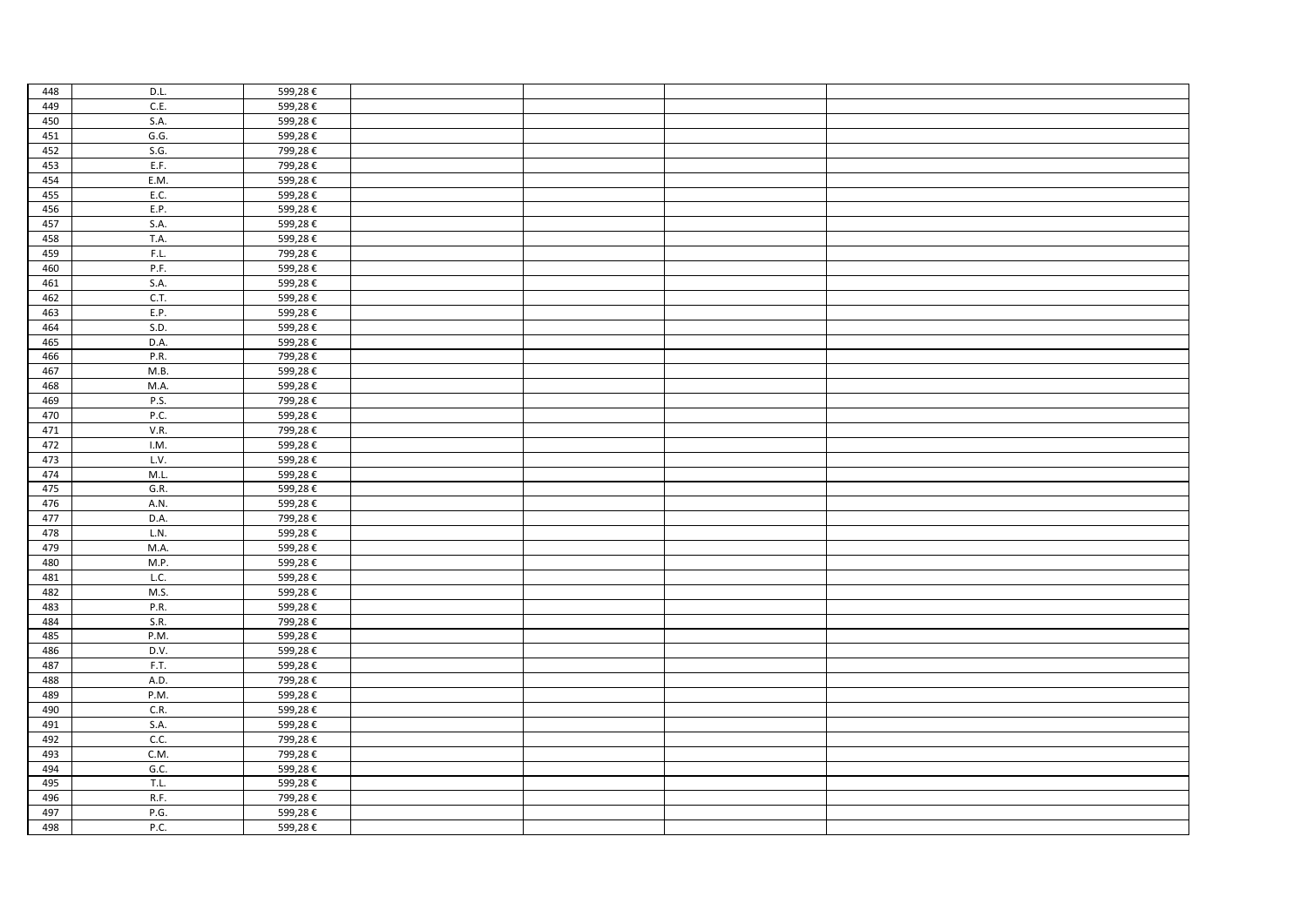| 499        | B.C.         | 599,28€            |  |  |
|------------|--------------|--------------------|--|--|
| 500        | C.G.         | 799,28€            |  |  |
| 501        | P.F.         | 599,28€            |  |  |
| 502        | S.G.         | 599,28€            |  |  |
| 503        | G.A.         | 799,28€            |  |  |
| 504        | C.G.         | 599,28€            |  |  |
| 505        | G.P.         | 599,28€            |  |  |
| 506        | S.L.         | 799,28€            |  |  |
| 507        | P.G.         | 599,28€            |  |  |
| 508        | D.B.         | 599,28€            |  |  |
| 509        | A.V.         | 599,28€            |  |  |
| 510        | A.A.         | 599,28€            |  |  |
| 511        | I.A.         | 599,28€            |  |  |
| 512        | P.L.         | 599,28€            |  |  |
| 513        | C.C.         | 599,28€            |  |  |
| 514        | C.E.         | 599,28€            |  |  |
| 515        | E.A.         | 599,28€            |  |  |
| 516        | D.S.         | 799,28€            |  |  |
| 517        | P.I.         | 599,28€            |  |  |
| 518        | C.N.         | 599,28€            |  |  |
| 519        | M.M.         | 599,28€            |  |  |
| 520        | F.I.         | 599,28€            |  |  |
| 521        | D.A.         | 799,28€            |  |  |
| 522        | A.T.         | 599,28€            |  |  |
| 523        | M.F.         | 599,28€            |  |  |
| 524        | G.F.         | 599,28€            |  |  |
| 525        | D.M.         | 599,28€            |  |  |
| 526        | I.F.         | 599,28€            |  |  |
| 527        | R.A.         | 599,28€            |  |  |
| 528        | M.F.         | 599,28€            |  |  |
| 529        | F.S.         | 599,28€            |  |  |
| 530        | R.M.<br>R.G. | 799,28€            |  |  |
| 531        | G.P.         | 599,28€            |  |  |
| 532        | E.C.         | 599,28€<br>599,28€ |  |  |
| 533<br>534 | M.M.         | 599,28€            |  |  |
| 535        | M.A.         | 799,28€            |  |  |
| 536        | R.G.         | 599,28€            |  |  |
| 537        | A.L.         | 599,28€            |  |  |
| 538        | D.P.         | 599,28€            |  |  |
| 539        | D.G.         | 599,28€            |  |  |
| 540        | S.A.         | 599,28€            |  |  |
| 541        | C.M.         | 599,28€            |  |  |
| 542        | M.T.         | 599,28€            |  |  |
| 543        | C.A.         | 799,28€            |  |  |
| 544        | 0.A.         | 599,28€            |  |  |
| 545        | G.F.         | 599,28€            |  |  |
| 546        | I.A.         | 599,28€            |  |  |
| 547        | E.V.         | 599,28€            |  |  |
| 548        | F.G.         | 599,28€            |  |  |
| 549        | G.T.         | 799,28€            |  |  |
|            |              |                    |  |  |